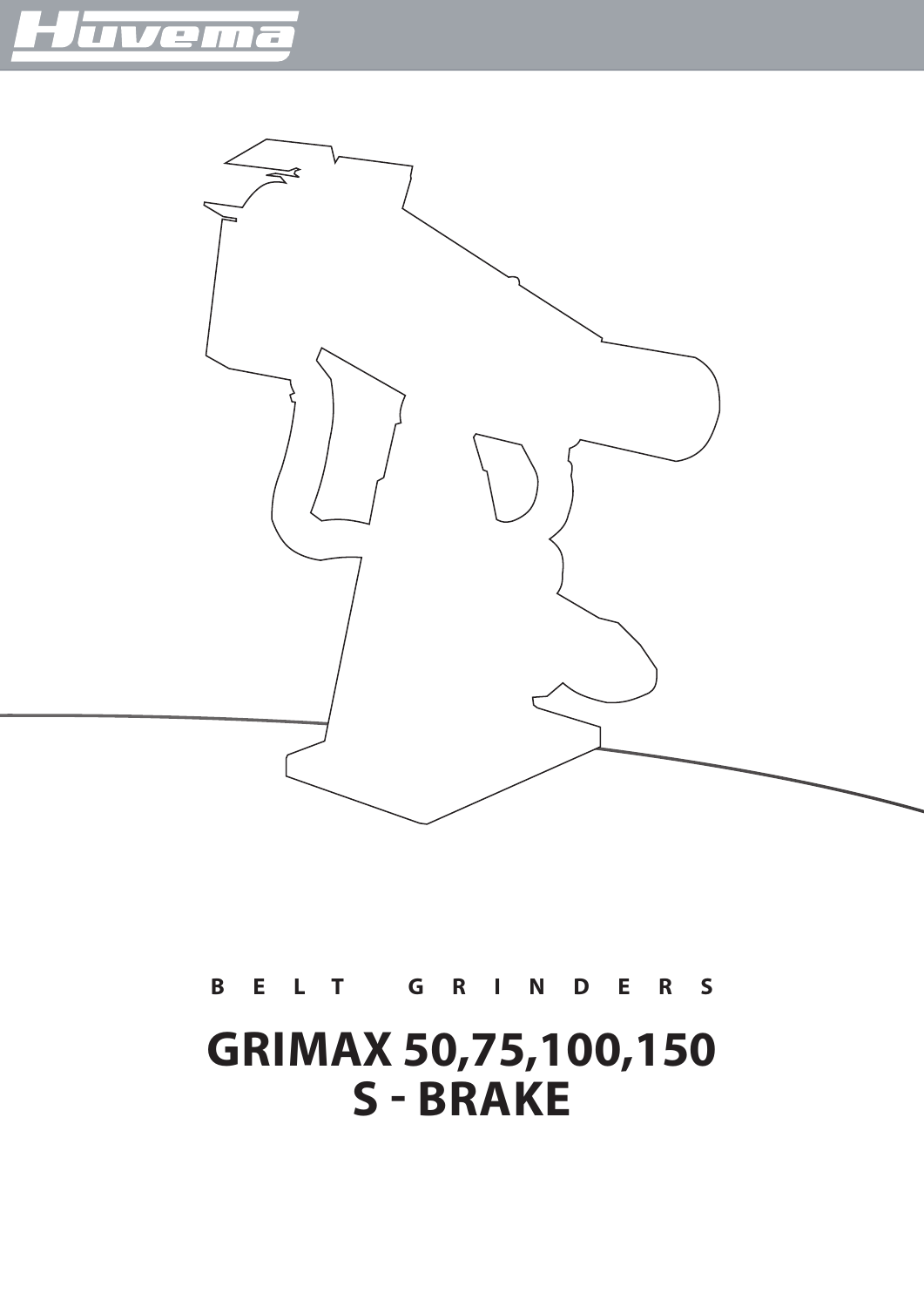# **Table of contents**

| 1.                    | Transport and handling                                            | 5  |
|-----------------------|-------------------------------------------------------------------|----|
| 1.1                   | <b>Transport</b>                                                  | 5  |
| 1.2                   | Handling                                                          |    |
| 1.3                   | Placing                                                           | 5  |
| $\mathcal{D}_{\cdot}$ | <b>Directions</b>                                                 | 6  |
| 2.1                   | Operation                                                         | 6  |
| 2.2                   | Safety rules for stationary power tools                           | 6  |
| 2.3                   | Maintenance                                                       | 6  |
| 3.                    | Spare parts list                                                  |    |
| 3.1                   | Drawing of belt grinding machine without exhaust system           |    |
| 3.2                   | Spare parts list for belt grinding machine without exhaust system | 8  |
| 3.3                   | Drawing of belt grinding machine with exhaust system              | 9  |
| 3.4                   | Spare parts list for belt grinding machine with exhaust system    | 10 |
| 4.                    | Technical data                                                    | 11 |
| 4.1                   | <b>Technical specifications</b>                                   | 11 |
| 4.2                   | Dimensions                                                        | 11 |
| 4.3                   | Circuit diagrams                                                  | 12 |
|                       | 4.4 Pressure diagram                                              | 15 |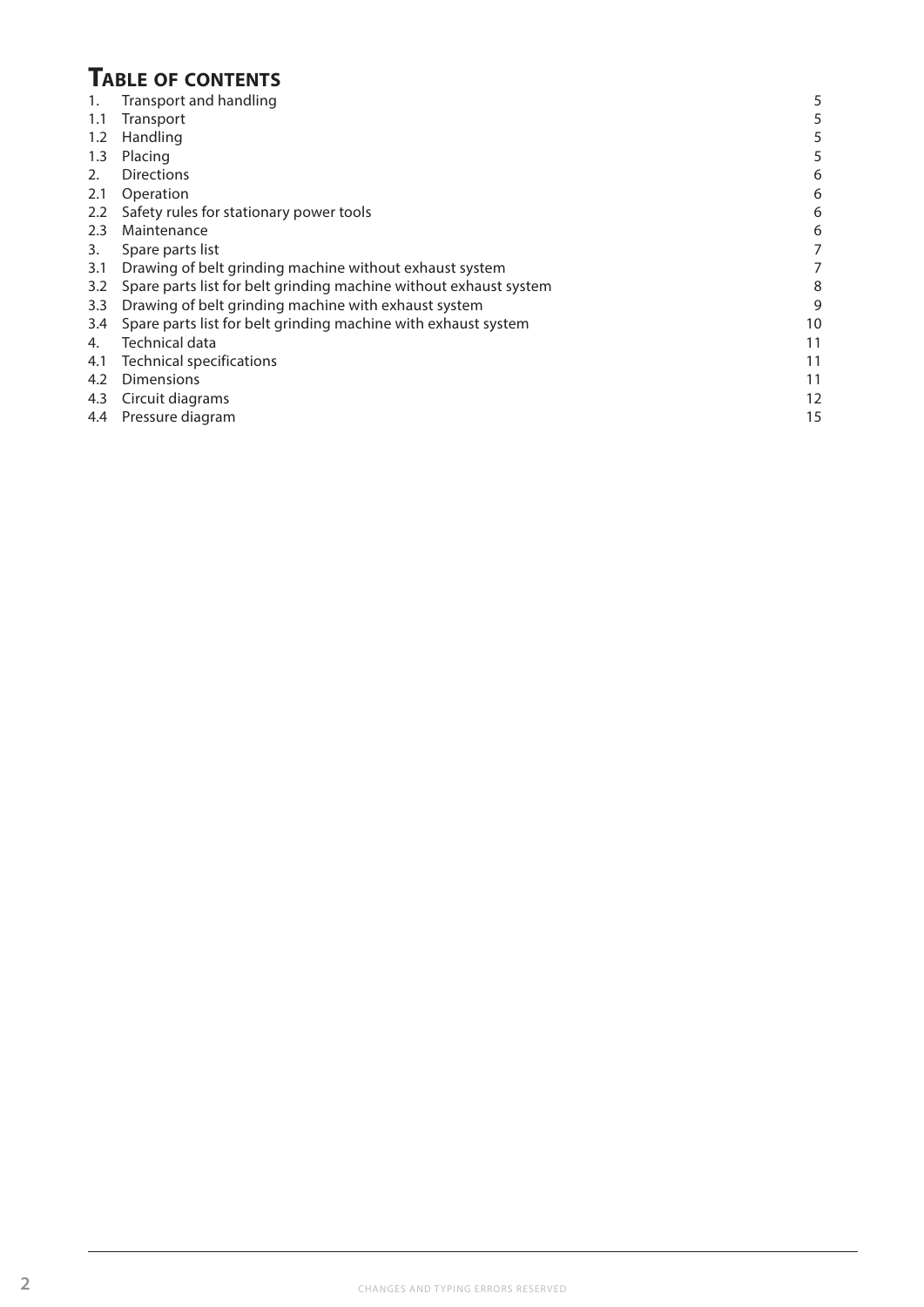# **Belt grinders Grimax 50,75,100,150 S - Brake**

## **A. General safety rules for all machines**

N.B.: Read the instructions carefully in order to avoid any problems.

As with all machinery there are certain hazards involved with operation and use of this machine. Using the machine with respect and caution will considerably lessen the possibility op personal injury. However, if normal safety precautions are overlooked or ignored, personal injury to the operator may occur. Observe these rules insofar as they are applicable to this particular machine.

This machine was designed for certain applications only. We strongly recommend that this machine NOT be modified in any way and/or used for any application other than for which it was designed.

If you have any questions relative to its application DO NOT use the machine until you have contacted your dealer.

- 1. For your own safety read the instruction manual before operating the tool.
- 2. Keep all guards in place and in working order.
- 3. Ground all tools.
- 4. Remove adjusting keys and wrenches. Make a habit of checking the machine before turning it on.
- 5. Keep the work area clean. Cluttered areas and benches invite accidents.
- 6. Do not use in a dangerous environment, such as damp or wet locations or expose to rain. Always keep the work area well-lit.
- 7. Keep children and visitors away. They must be kept at a safe distance from the machine at all times.
- 8. Make sure that the work area is not accessible to unauthorised persons. Use padlocks, master switches, remove starter keys etc.
- 9. Never overload the machine. The capacity of the machine is at its largest when properly loaded.
- 10. Do not force the machine or attachment to do a job for which it was not designed.
- 11. Wear proper apparel. No loose clothing, gloves, neckties, rings, necklaces, bracelets or jewellery: they may get caught in moving parts. No slip footwear is recommended. Wear a hairnet to contain long hair.
- 12. Always wear safety glasses and work according to safety regulations. Use a face or dust mask if operation is dusty.
- 13. Always secure workpiece tightly using a vise or clamping device. This will keep both hands free to operate the machine.
- 14. Do not overreach. Keep your proper footing and balance at all times.
- 15. Maintain tools in top condition. Keep them sharp and clean. Read the instructions carefully and follow the instructions for cleaning, lubrication and tool replacement.
- 16. Lubricate the machine and fill all oil reservoirs before operation.
- 17. Disconnect tools before servicing and when changing accessories such as blades, bits, cutters etc.
- 18. Use only recommended accessories. Consult the owner's manual for recommended accessories. The use of improper accessories may cause hazards.
- 19. Avoid accidental starting. Make sure the on/off switch is in the "OFF" position before plugging in the power cord.
- 20. Never stand on the machine or tools. Serious injury could occur if the machine is tipped or if the cutting tool is accidentally touched.
- 21. Check damaged parts. Replace or repair damaged parts immediately. Check machine for alignment of moving parts, binding of moving parts, breakage of parts, mounting and any other conditions that may affect its operation.
- 22. Direction of feed. Feed work into a blade or cutter against the direction of rotation of the blade or cutter only.
- 23. Never leave tool running unattended. Do not turn power off until it has come to a complete stop.
- 24. Alcohol, medication, drugs. Never us the machine while under the influence of alcohol, medication or drugs.
- 25. Make sure the tool is disconnected from the power supply, before servicing, repairing etc.
- 26. Keep the original packing for future transport or relocation of the machine.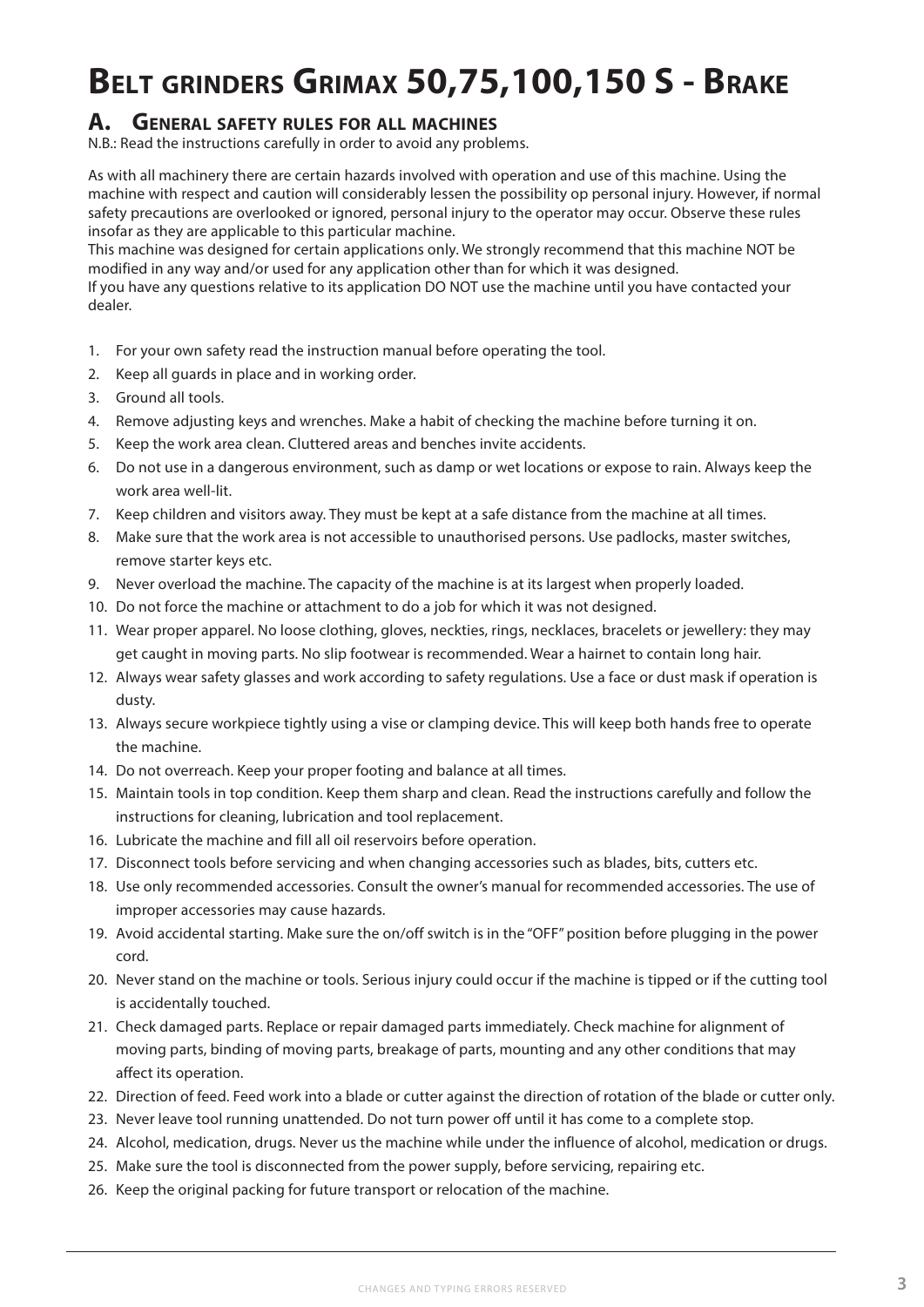# **B. Additional safety rules**

Always keep in mind that:

• the machine must be switched off and disconnected from the power supply during maintenance and repairs,

• clamped workpieces may only be measured when the machine is switched off.

Never lean over the machine, mind loose clothing, ties, jewellery etc. and wear a cap.

Do not remove safety devices or guards. Never use the machine while a guard is open.

Always use safety glasses for machining rough materials.

Burrs and chips should only be removed using a sweeper or other aid, never with your bare hands! Never leave the machine running unattended.



*Always wear safety glasses!*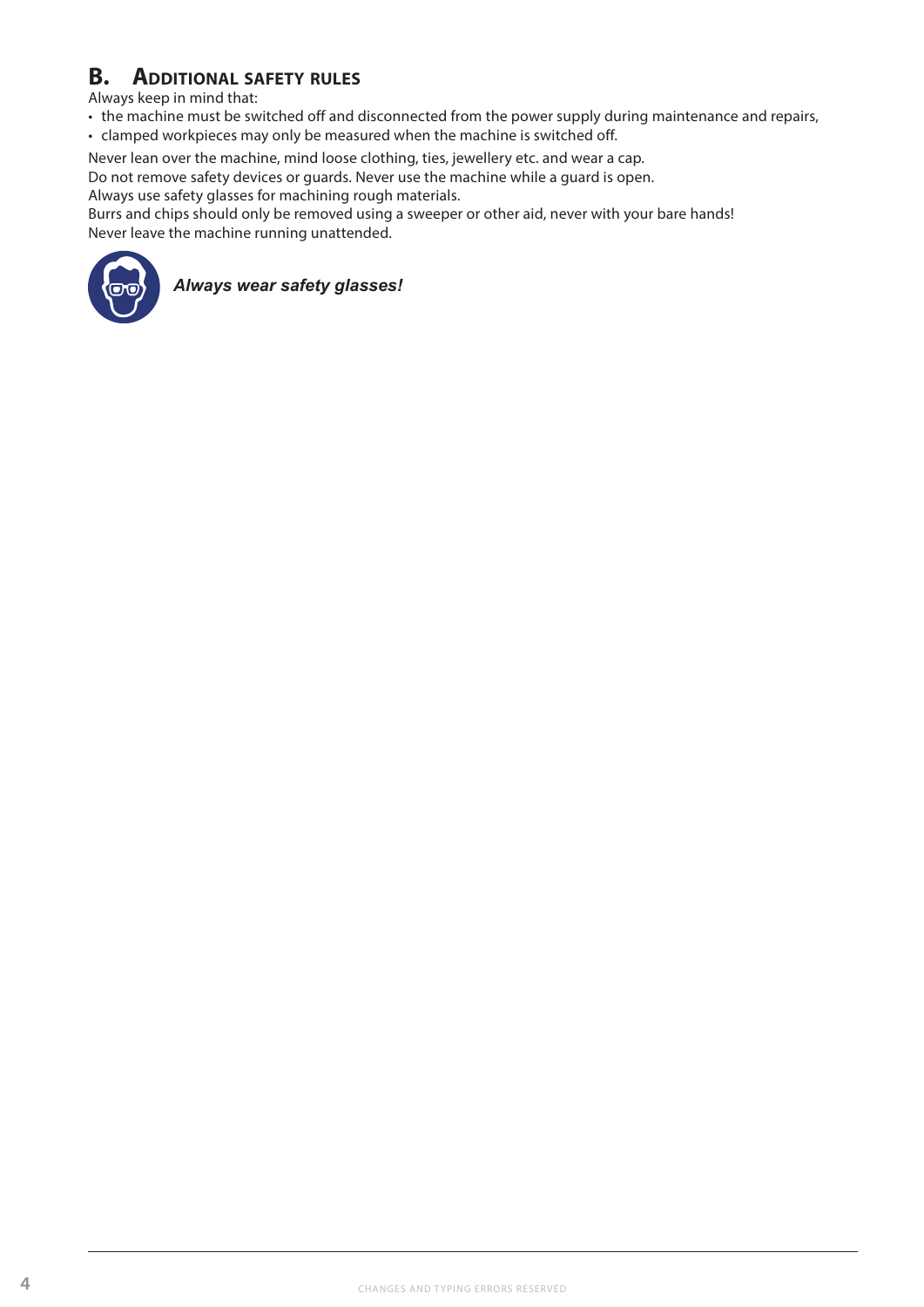# **1. Transport & Handling**

## *1.1 Transport*

The GRIMAX belt grinding machine is packed in protective wrapping and delivered on a pallet with the following measures: 120 x 80 x 120 cm

## *1.2 Handling*

The machine can easily be transported on the pallet on which it is delivered.

## *1.3 Placing*

Mounting of the belt grinder must take place on a firm and level ground. The machine must be fastened to the ground by means of the four fittings which are used to fasten the belt grinder to the pallet.

The machine is provided with no-volt release protection switch and connected for the wanted voltage (V). The electrical connection must be performed by an authorized electrician, and it is important to control that the motor (and ventilator) has the correct direction or rotation (please see the arrow on the motor).

Eye shields, suction hose and perhaps dust bag must be mounted before use. The clamps for mounting the suction hose are placed in the dust bag. The eye shields (A) must be mounted into the eye shield fitting (see *fig.: 1.1*).

The tool rest (B) must be mounted at a distance of minimum 2 mm from the belt, and the handle (C) must be fastened. Turn the contact wheel by your hand and adjust the belt by means of the handle (D) until it runs just on the contact wheel (E). It must be controlled that the spark box (F) is properly fastened. The wanted working height is adjusted by means of the (G).



*Fig.: 1.1*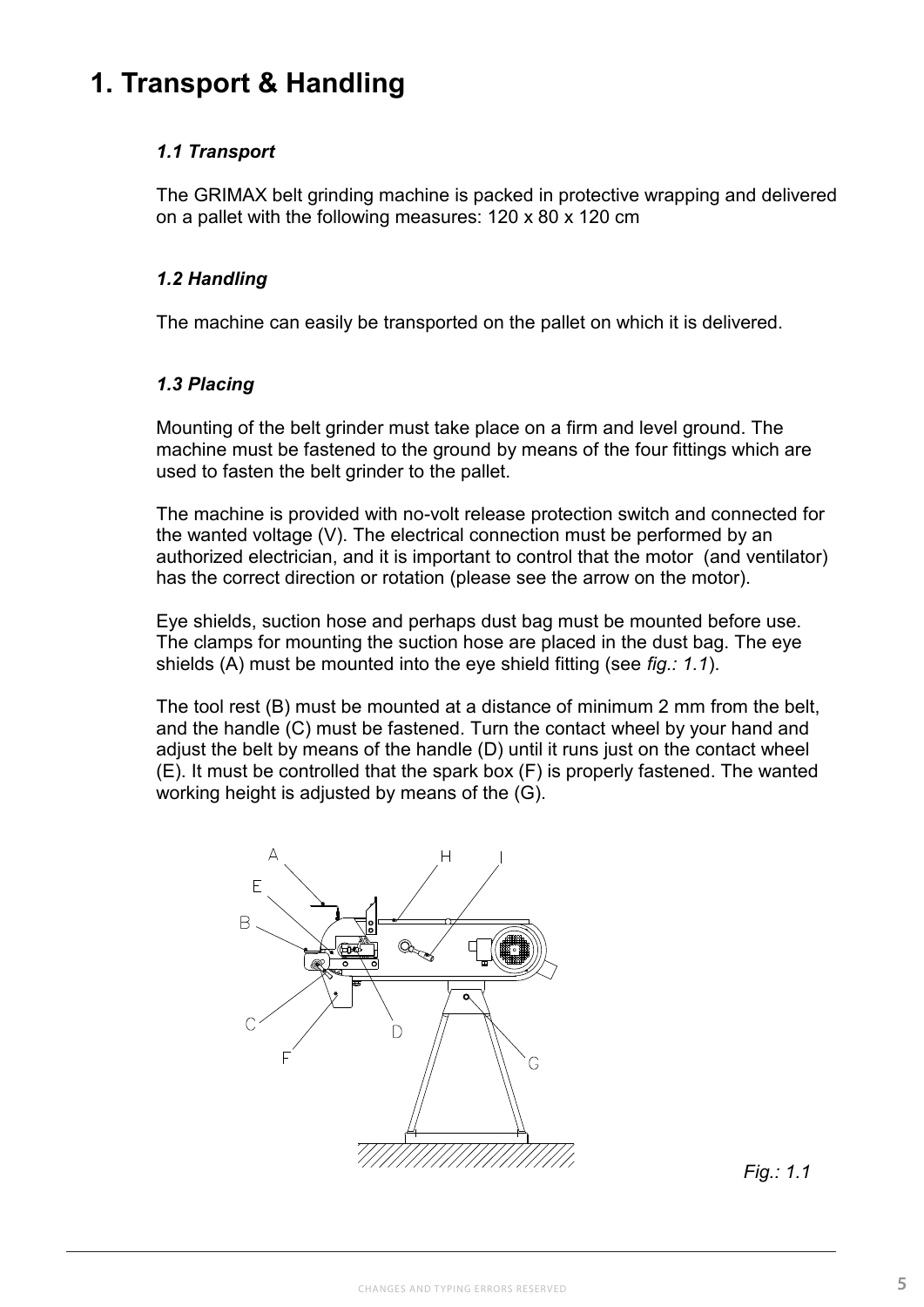# **2. Directions**

#### *2.1 Operation*

After adjustment and connection the belt grinding machine is ready for use. The grinding can take place by the contact wheel (E) or on the surface grinding table by opening the cover (H). The lifetime of a new belt is prolonged if the grinding starts with a light pressure.

#### *2.2 Safety rules for stationary power tools.*

Follow them to achieve best results and full benefit from your new machine

# *2.3 Safety rules for stationary power tools. 2.4 Maintenance 2.3 Maintenance*

Empty the spark box with regular intervals and control if the suction canals need a cleaning. The dust bag has to be emptied after use. The contact wheel should be replaced when the edges have been worn round or the tyre has been damaged. The graphite pad on the surface grinding table is changed as required.



#### **Fig.: 2.2**

prong receptacle, the When changing the belt it is released by turning the handle (I) in anti-clock-wise direction (see *fig.: 2.1*), the cover (J) is opened and the worn-down belt (K) is removed by driving the belt against the direction of rotation, and the belt is removed from the machine by the drive wheel. The new belt is fitted. It must be checked that the direction of the arrows on the back side of the belt correpsond to the direction of rotation. Fasten the handle (I) again and bring it into alignment with the handle (D).



**Fig.: 2.3**

To change the contact wheel remove the grinding belt, tool rest and spark arrester. Use a 6 mm mandel to hammer out the pin (L). Now the contact wheel with axle and bearings can be taken out. One of the lock rings (M) and the axle  $\left(\mathsf{N}\right)$  can be take  $(1)$  can be take (N) can be taken out. The new contact wheel (O) is fitted in in reverse order.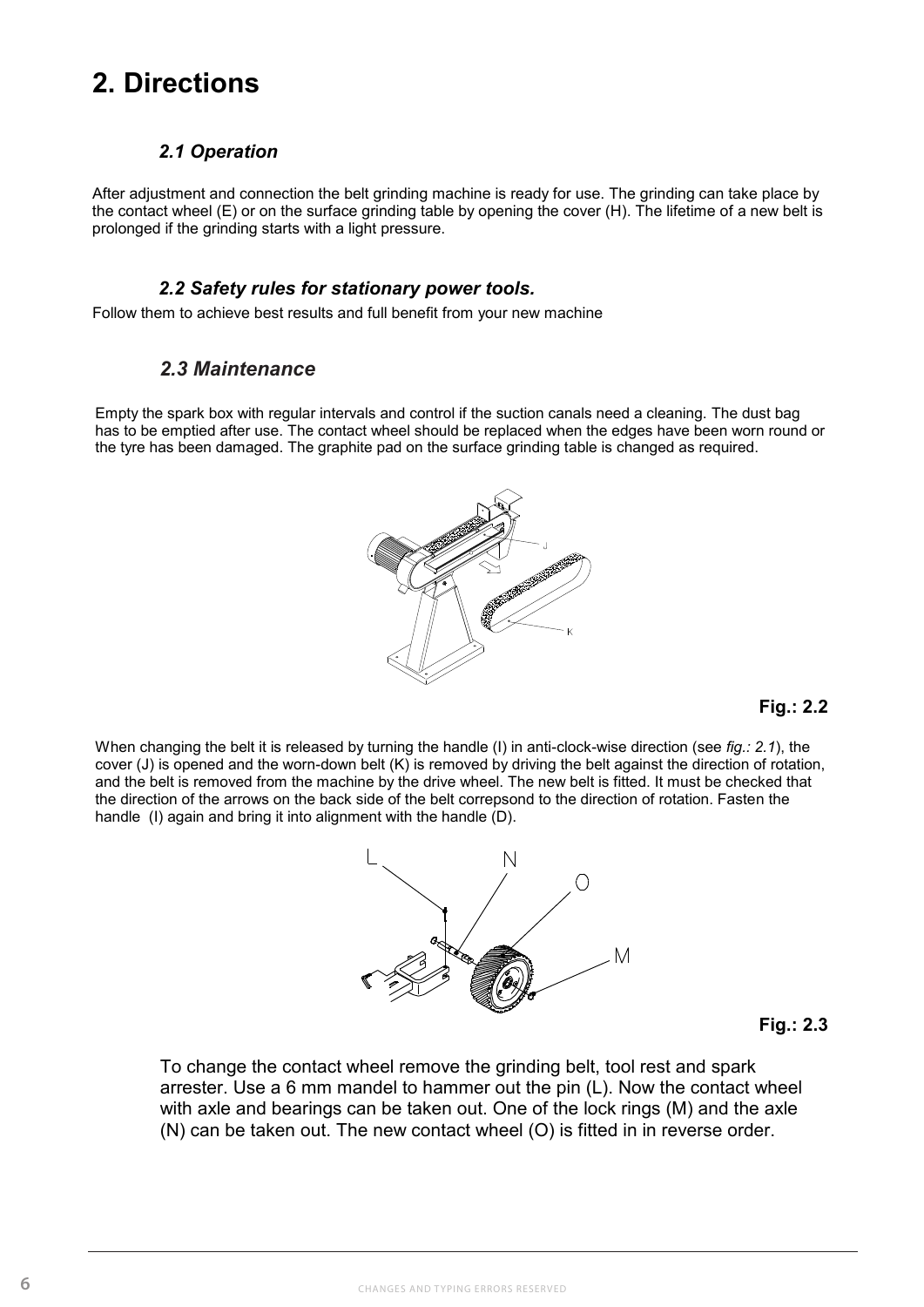# **3. Spare Parts List**

## *3.1 Drawing of Belt Grinding Machine without Exhaust system*



**Fig.: 3.1**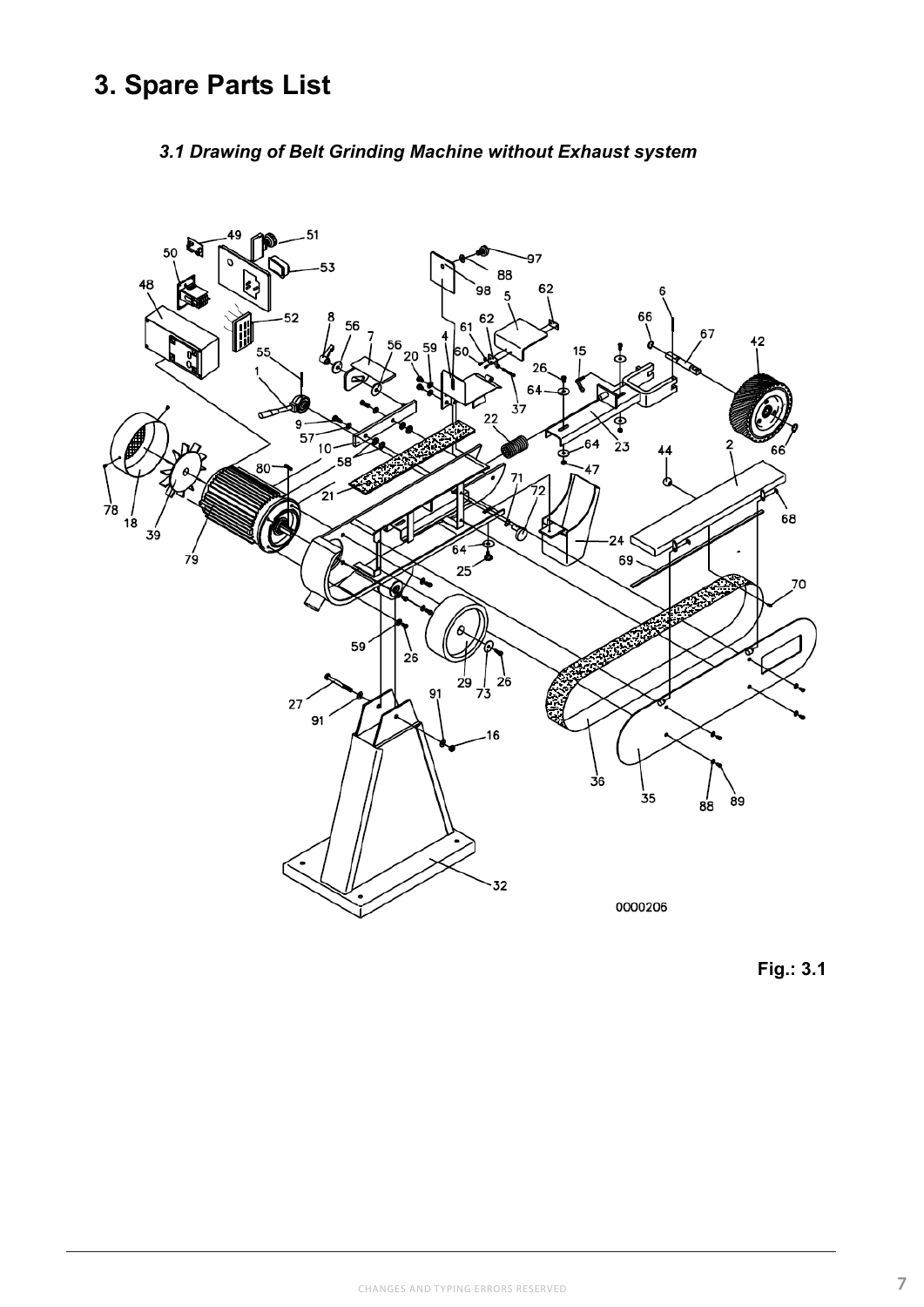## *3.2 Spare Parts List for Belt Grinding Machine without Exhaust System*

When ordering spare parts please state machine type and serial number together with item number and description of the part according to this list.

|                 |                                | <b>Part Number</b> |                          |                          |                          |  |  |
|-----------------|--------------------------------|--------------------|--------------------------|--------------------------|--------------------------|--|--|
| Item No.        | <b>Description</b>             | 50-2000            | 75-2000                  | 100-2000                 | 150-2000                 |  |  |
| $\overline{1}$  | <b>Belt Release Handle</b>     | 0102267            | 0102267                  | 0102267                  | 0102267                  |  |  |
| $\overline{2}$  | Belt guard                     | 1055931            | 0239202                  | 0239302                  | 0239502                  |  |  |
| $\overline{4}$  | Grinding stop / Cover Blue     | 1055636            | 0880002                  | 4532342                  | 4532344                  |  |  |
| $\overline{5}$  | Eve shield                     | 0233605            | 0233605                  | 0233705                  | 0233705                  |  |  |
| 6               | Split pin ø6x50 mm             | 0233050            | 0233050                  | 0233050                  | 0233050                  |  |  |
| $\overline{7}$  | Tool rest                      | 1055634            | 0233207                  | 0233307                  | 0233507                  |  |  |
| $\overline{8}$  | Handle for tool rest           | 0233808            | 0233808                  | 0233808                  | 0233808                  |  |  |
| $\overline{9}$  | Bolt M10x25                    | 0300134            | 0300134                  | 0300134                  | 0300134                  |  |  |
| 10              | Support for tool rest          | 0239373            | 0239373                  | 0239373                  | 0239373                  |  |  |
| 15              | Handle M6x25                   | 0233025            | 0233025                  | 0233025                  | 0233025                  |  |  |
| 18              | Fan cover for motor            | 2031017            | $\overline{\phantom{a}}$ | $\sim$                   | $\sim$                   |  |  |
| 20              | Screw M8x12                    | 0300144            | 0300144                  | 0300144                  | 0300144                  |  |  |
| 21              | Graphite pad                   | 0233022            | 0233221                  | 0233321                  | 0233521                  |  |  |
| 22              | Spring 5,5x43x125x11 mm        | 0102265            | 0102265                  | 0102265                  | 0102265                  |  |  |
| $\overline{23}$ | Cradle for contact wheel       | 1055629            | 0110223                  | 0110323                  | 0110523                  |  |  |
| $\overline{24}$ | Spark arrester                 | 1055638            | 0101224                  | 0101324                  | 0101524                  |  |  |
| 25              | Star Handle Ø32 M6x16          | 0233806            | 0233806                  | 0233806                  | 0233806                  |  |  |
| 26              | Screw M8x20                    | 0233020            | 0233020                  | 0233020                  | 0233020                  |  |  |
| 27              | <b>Bolt M12x100</b>            | 4567832            | 4567832                  | 4567832                  | 4567832                  |  |  |
| 29              | Drive wheel                    | 5020024            | $\overline{\phantom{a}}$ | $\overline{\phantom{a}}$ | $\overline{\phantom{a}}$ |  |  |
| 32              | Base without exhaust system    | 0239832            | 0239832                  | 0239832                  | 0239832                  |  |  |
| 35              | Side panel                     | 6549081            | 6549081                  | 6549081                  | 6549081                  |  |  |
| 36              | <b>Grinding belt</b>           |                    |                          |                          | $\overline{\phantom{a}}$ |  |  |
| 37              | Screw M6x45 CH                 | 0950614            | 0950614                  | 0950614                  | 0950614                  |  |  |
| 39              | Fan wheel for motor            | 0995704            |                          |                          |                          |  |  |
| 42              | Contact wheel with bearings    | 1532150            | 1535005                  | 1535004                  | 1535007                  |  |  |
| 44              | Ball handle M6xØ25             | 0331662            | 0331662                  | 0331662                  | 0331662                  |  |  |
| 47              | Lock nut M8                    | 0928644            | 0928644                  | 0928644                  | 0928644                  |  |  |
| 48              | Switch comp.                   |                    |                          | $\overline{\phantom{a}}$ |                          |  |  |
| 49              | Brake Module (Additional)      | 0188845            | 0188845                  | 0188845                  | 0188845                  |  |  |
| 50              | Thermo relay                   |                    |                          |                          |                          |  |  |
| 51              | Emergency stop comp.           | 0188892            | 0188892                  | 0188892                  | 0188892                  |  |  |
| 52              | Relay w/0-volt retease coil    |                    |                          |                          |                          |  |  |
| 53              | Start/stop protection cover    | 0188893            | 0188893                  | 0188893                  | 0188893                  |  |  |
| 55              | Split pin Ø4x50 mm             | 0102266            | 0102266                  | 0102266                  | 0102266                  |  |  |
| 56              | Disc 10x45x4                   | 0860327            | 0860327                  | 0860327                  | 0860327                  |  |  |
| 57              | Disc 10mm                      | 0101491            | 0101491                  | 0101491                  | 0101491                  |  |  |
| 58              | Disc 10mm                      | 2323212            | 2323212                  | 2323212                  | 2323212                  |  |  |
| 59              | Disc 8mm                       | 5437850            | 5437850                  | 5437850                  | 5437850                  |  |  |
| 60              | Screw M4x8                     | 0100425            | 0100425                  | 0100425                  | 0100425                  |  |  |
| 61              | Lock nut M6                    | 0951406            | 0951406                  | 0951406                  | 0951406                  |  |  |
| 62              | Hinge mounting for eye shields | 0921475            | 0921475                  | 0921475                  | 0921475                  |  |  |
| 64              | Disc 8mm                       | 6540981            | 6540981                  | 6510981                  | 6540981                  |  |  |
| 66              | Lock ring Ø20                  | 0311262            | 0311262                  | 0311262                  | 0311262                  |  |  |
| 67              | Shaft                          | 0233051            | 0233251                  | 0233351                  | 0233551                  |  |  |
| 68              | Lock ring Ø7                   | 0915720            | 0915720                  | 0915720                  | 0915720                  |  |  |
| 69              | Rubber list 657 mm             | 1055860            | 1055860                  | 1055860                  | 1055860                  |  |  |
| $\overline{70}$ | Screw M6x12                    | 0930612            | 0930612                  | 0930612                  | 0930612                  |  |  |
| 71              | Wave spring 14x0.3x21          | 0102268            | 0102268                  | 0102268                  | 0102268                  |  |  |
| 72              | Eccentric for 8 mm motor sheet | 0752262            | 0752262                  | 0752262                  | 0752262                  |  |  |
| 73              | Disc 8mm                       | 6540981            | 6540981                  | 6510981                  | 6540981                  |  |  |
| 78              | Screw M4x5                     | 0737620            | 0737620                  | 0737620                  | 0737620                  |  |  |
| 79              | Motor                          | 2030038            |                          | $\overline{\phantom{a}}$ | $\overline{\phantom{a}}$ |  |  |
| 80              | Parallel key                   | 0110071            |                          |                          |                          |  |  |
| 88              | Disc 6mm                       | 0737631            | 0737631                  | 0737631                  | 0737631                  |  |  |
| 89              | Screw M6x10                    | 0110089            | 0110089                  | 0110089                  | 0110089                  |  |  |
| 91              | Disc 8mm                       | 0105167            | 0105167                  | 0105167                  | 0105167                  |  |  |
| 97              | Star M6                        | 0233807            | 0233807                  | 0233807                  | 0233807                  |  |  |
| 98              | Rest for surface grinding      | 1055679            | 1055680                  | 1055681                  | 1055682                  |  |  |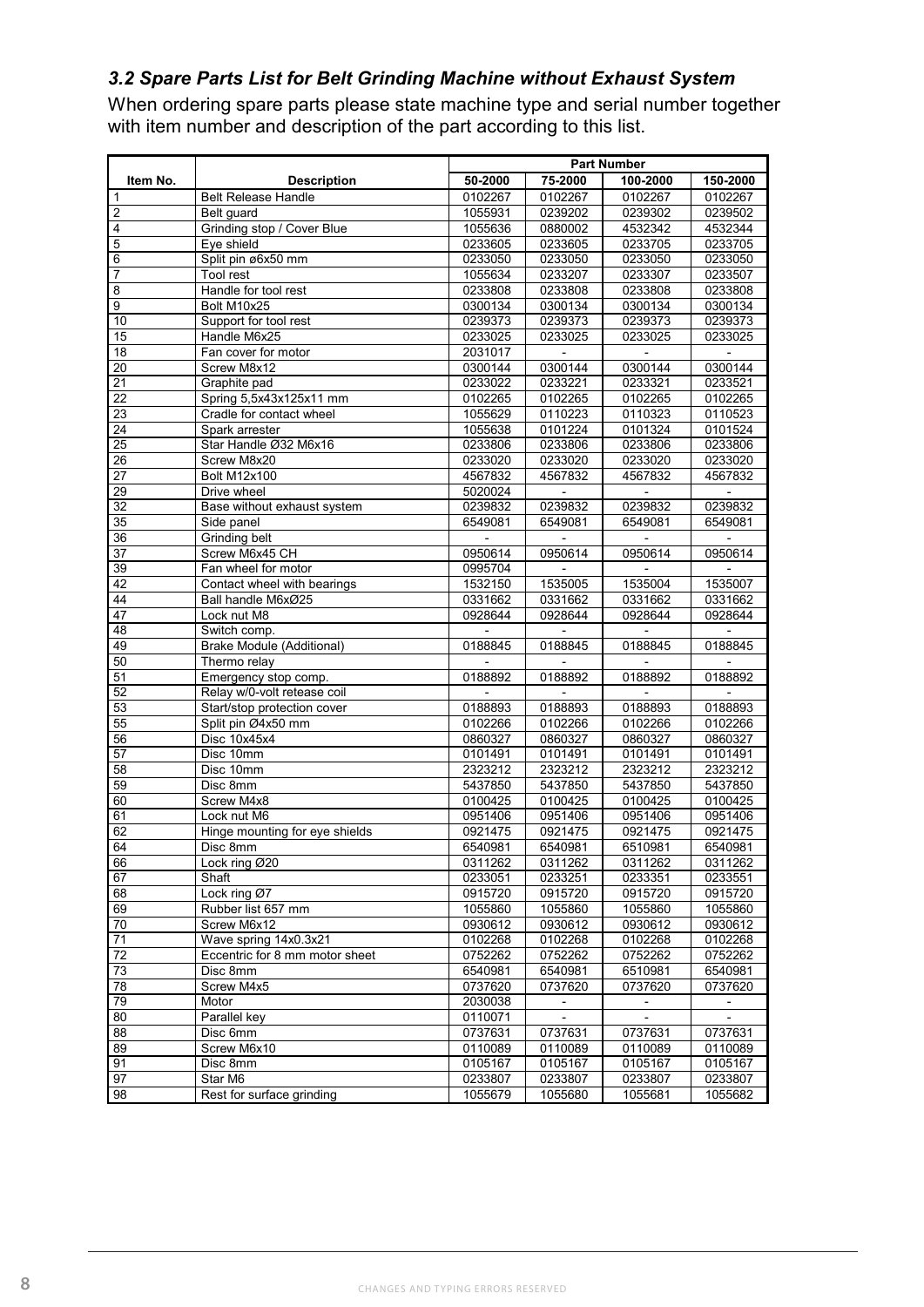

**Fig.: 3.2**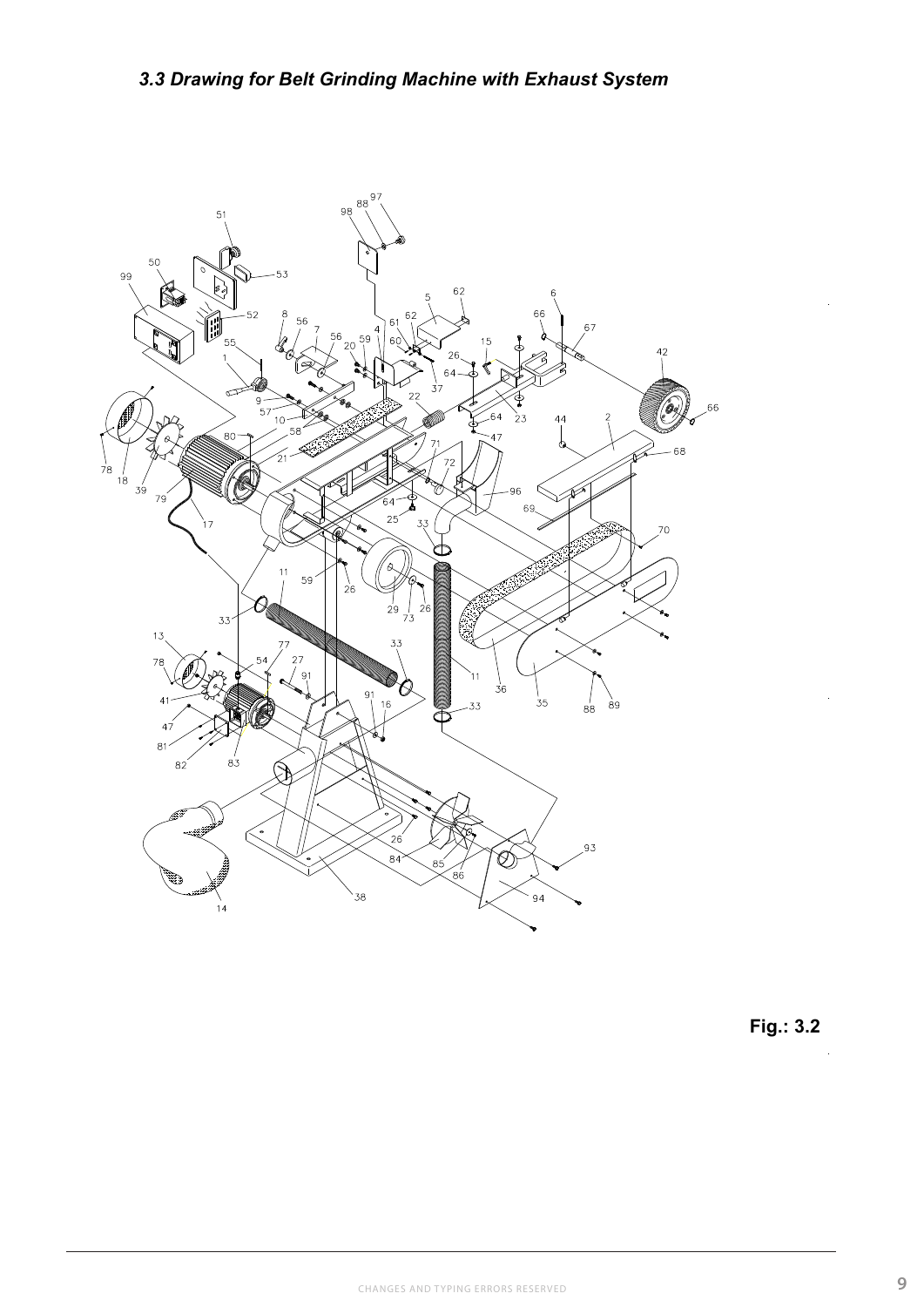## *3.4 Spare parts List for Belt Grinding Machine with Exhaust System*

When ordering spare parts please state machine type and serial number together with item number and description of the part according to this list.

|                 |                                  | <b>Part Number</b> |                          |           |                          |
|-----------------|----------------------------------|--------------------|--------------------------|-----------|--------------------------|
| Item No.        | <b>Description</b>               | 75X-2000           | 75X-2000                 | 100X-2000 | 150X-2000                |
| 1               | Belt release handle              | 0102267            | 0102267                  | 0102267   | 0102267                  |
| 2               | Belt quard                       | 1055931            | 0239202                  | 0239302   | 0239502                  |
| 4               | Grinding stop/Cover Blue         | 1055636            | 0880002                  | 4532342   | 4532344                  |
| $\overline{5}$  | Eye shield                       | 0233605            | 0233605                  | 0233705   | 0233705                  |
| $\overline{6}$  | Split pin ø6x50 mm               | 0233050            | 0233050                  | 0233050   | 0233050                  |
| 7               | Tool rest                        | 1055634            | 0233207                  | 0233307   | 0233507                  |
| $\overline{8}$  | Handle for tool rest             | 0233808            | 0233808                  | 0233808   | 0233808                  |
| $\overline{9}$  | Screw M10x25                     | 0300134            | 0300134                  | 0300134   | 0300134                  |
| 10              | Support for tool rest            | 0104373            | 0104373                  | 0104373   | 0104373                  |
| 11              | Suction hose ø63                 | 7891011            | 7891011                  | 7891011   | 7891011                  |
| 13              | Fan cover for exhaust motor      | 2075180            | 2075180                  | 2075180   | 2075180                  |
| 14              | Dust bag                         | 0811793            | 0811793                  | 0811793   | 0811793                  |
| 15              | Handle M6x25                     | 0233025            | 0233025                  | 0233025   | 0233025                  |
| 16              | Lock nut M12                     | 0105166            | 0105166                  | 0105166   | 0105166                  |
| 17              | Cable                            | 0963084            | 0963084                  | 0963084   | 0963084                  |
| 18              | Fan cover for motor              | 2031017            |                          |           |                          |
| 20              | Screw M8x12                      | 0300144            | 0300144                  | 0300144   | 0300144                  |
| 21              | Graphite pad                     | 0233022            | 0233221                  | 0233321   | 0233521                  |
| 22              | Spring 5,5x43x125x11 mm          | 0102265            | 0102265                  | 0102265   | 0102265                  |
| 23              | Fork for contact wheel           | 1055629            | 0101224                  | 0101324   | 0101524                  |
| $\overline{25}$ | Star handle Ø32 M6x16            | 0233806            | 0233806                  | 0233806   | 0233806                  |
| 26              | Screw M8x20                      | 0233020            | 0233020                  | 0233020   | 0233020                  |
| 27              | Bolt M12x100                     | 4567832            | 4567832                  | 4567832   | 4567832                  |
| 29              | Drive wheel                      | 5020024            |                          |           |                          |
| 33              | Hose strap 58-75 mm              | 0233058            | 0233058                  | 0233058   | 0233058                  |
| 35              | Side plate for GRIMAX            | 6549081            | 6549081                  | 6549081   | 6549081                  |
| 36              | Grinding belt                    |                    |                          |           |                          |
| $\overline{37}$ | Screw M6x45 CH                   | 0950614            | 0950614                  | 0950614   | 0950614                  |
| 38              | Dust extractor                   | 0239853            | 0239853                  | 0239853   | 0239853                  |
| 39              | Fan wheel for motor              |                    |                          |           |                          |
| 41              | Fan wheel for exhaust motor      | 2031015            | 2031015                  | 2031015   | 2031015                  |
| 42              | Contact wheel with ball bearings | 1535005            | 1535005                  | 1535004   | 1535007                  |
| 44              | Ball handle M6xØ25               | 0331662            | 0331662                  | 0331662   | 0331662                  |
| $\overline{47}$ | Lock nut M8                      | 0928644            | 0928644                  | 0928644   | 0928644                  |
| 50              | Thermo relay                     |                    |                          |           | $\overline{\phantom{a}}$ |
| 51              | Emergency stop comp.             | 0188892            | 0188892                  | 0188892   | 0188892                  |
| 52              | Relay w/0-volt retease coil      |                    |                          |           |                          |
| 53              | Start/stop protection            | 0188893            | 0188893                  | 0188893   | 0188893                  |
| $\overline{55}$ | Split pin Ø4x50 mm               | 3454351            | 3454351                  | 3454351   | 3454351                  |
| 56              | Disc 10x45x4                     | 0860327            | 0860327                  | 0860327   | 0860327                  |
| 57              | Disc 10mm                        | 0101491            | 0101491                  | 0101491   | 0101491                  |
| 58              | Disc 10mm                        | 2323212            | 2323212                  | 2323212   | 2323212                  |
| 59              | Disc 8mm                         | 5437850            | 5437850                  | 5437850   | 5437850                  |
| 60              | Screw M4x8                       | 0100425            | 0100425                  | 0100425   | 0100425                  |
| 61              | Lock nut M6                      | 0951406            | 0951406                  | 0951406   | 0951406                  |
| 62              | Hinge mounting for eye shields   | 0921475            | 0921475                  | 0921475   | 0921475                  |
| 64              | Disc 8mm                         | 6540981            | 6540981                  | 6540981   | 6540981                  |
| 66              | Lock ring Ø20                    | 0311262            | 0311262                  | 0311262   | 0311262                  |
| 67              | Shaft                            | 0233051            | 0233251                  | 0233351   | 0233551                  |
| 68              | Lock ring Ø7                     | 0915720            | 0915720                  | 0915720   | 0915720                  |
| 69              | Rubber strip 657 mm              | 1055860            | 1055860                  | 1055860   | 1055860                  |
| 70              | Screw M6x12                      | 0930612            | 0930612                  | 0930612   | 0930612                  |
| 71              | Wave spring 14x0.3x21            | 0102268            | 0102268                  | 0102268   | 0102268                  |
| 72              | Eccentric for 8 mm motor sheet   | 0752262            | 0752262                  | 0752262   | 0752262                  |
| 73              | Disc 8mm                         | 6540981            | 6540981                  | 6540981   | 6540981                  |
| $\overline{77}$ | Parallel key 36x6x6              | 0110077            | 0110077                  | 0110077   | 0110077                  |
| $\overline{78}$ | Screw M4x5                       | 0737620            | 0737620                  | 0737620   | 0737620                  |
| 79              | Motor                            | 2030038            | $\overline{\phantom{a}}$ |           | $\overline{\phantom{a}}$ |
| 80              | Parallel key                     | 0110071            |                          |           |                          |
| 81              | Screw M4x12                      | 0737610            | 0737610                  | 0737610   | 0737610                  |
| 82              | Cover for terminal box           | 0110082            | 0110082                  | 0110082   | 0110082                  |
| 83              | Exhaust motor 0.5HP              | 2030040            | 2030040                  | 2030040   | 2030040                  |
| 84              | Fan wheel large 250 mm           | 0995704            | 0995704                  | 0995704   | 0995704                  |
| 85              | Disc 5mm                         | 0233030            | 0233030                  | 0233030   | 0233030                  |
| 86              | Screw M5x30                      | 0331786            | 0331786                  | 0331786   | 0331786                  |
| 88              | Disc 6mm                         | 0737631            | 0737631                  | 0737631   | 0737631                  |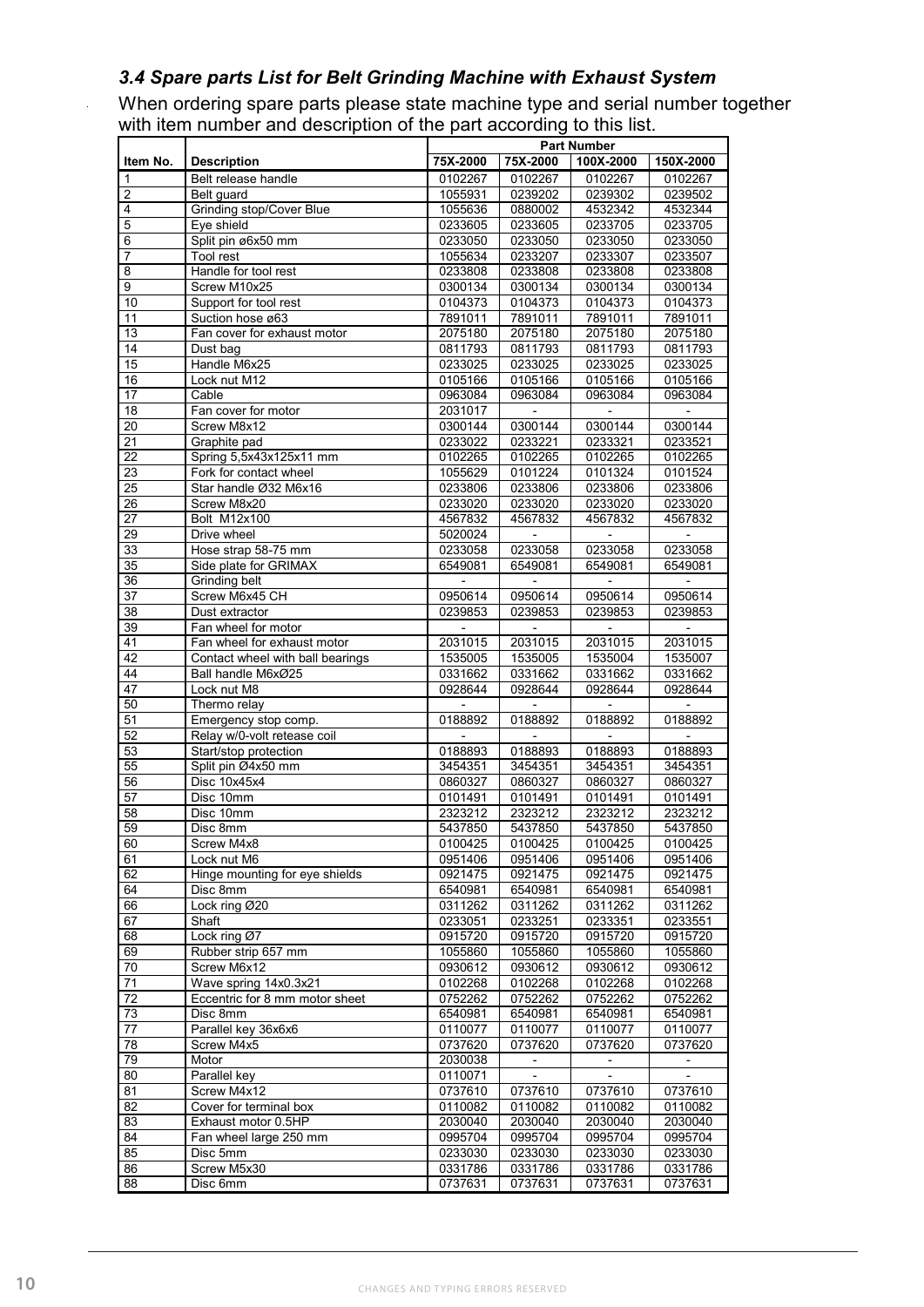| 89 | Screw M6x10                   | 0110089                  | 0110089 | 0110089 | 0110089 |
|----|-------------------------------|--------------------------|---------|---------|---------|
| 91 | Disc 12mm                     | 0105167                  | 0105167 | 0105167 | 0105167 |
| 93 | Screw Taptite M6x16           | 0910616                  | 0910616 | 0910616 | 0910616 |
| 94 | Side plate for base           | 0239128                  | 0239128 | 0239128 | 0239128 |
| 96 | Spark box with exhaust system | 1055643                  | 0239252 | 0239352 | 0239552 |
| 97 | Star M6                       | 0233807                  | 0233807 | 0233807 | 0233807 |
| 98 | Rest for surface grinding     | 1055679                  | 1055680 | 1055681 | 1055682 |
| 99 | Switch comp.                  | $\overline{\phantom{0}}$ |         |         |         |

# **4. Technical Data**

|  |  |  |  |  |  | <b>4.1 Technical Specifications</b> |
|--|--|--|--|--|--|-------------------------------------|
|--|--|--|--|--|--|-------------------------------------|

| <b>Model</b>                | 50/50X          | 75/75X           | 100/100X        | 150/150X        |
|-----------------------------|-----------------|------------------|-----------------|-----------------|
| Grinding belt               | 50x2000         | 75x2000          | 100x2000        | 150x2000        |
| Motor 3x380-440 V 50 Hz *   | 3.6 HK          | 4.1 HK<br>4.8 HK | 4.8 HK          | 4.8 HK *        |
| Class                       | <b>IEC 34-1</b> | <b>IEC 34-1</b>  | <b>IEC 34-1</b> | <b>IEC 34-1</b> |
| <b>IP Class</b>             | 54              | 54               | 54              | 54              |
| R/min.                      | 2800            | 2800             | 2800            | 2800            |
| Amp                         | 10.6/6.1        | 10.6/6.1         | 10.6/6.1        | 10.6/6.1        |
| Cos                         | 0.91            | 0.91             | 0.91            | 0,91            |
| Belt speed (m/s)            | 30/34           | 30               | 30              | 30              |
| Contact wheel               | Ø200x50         | Ø200x75          | Ø200x100        | Ø200x150        |
| Grinding surface            | 540 mm          | 540 mm           | 540 mm          | 540 mm          |
| Fan motor (only X-model)    | $0.5$ HK        | $0.5$ HK         | $0.5$ HK        | $0.5$ HK        |
| Weight without fan/with fan | 85 kg/111 kg    | 85 kg /111 kg    | 90 kg/ 116 kg   | 114 kg /140 kg  |

\* 5,5 HP motor available.

## *4.2 Dimensions*



# *Fig.: 4.2*

| Model | А   | B   | ⌒<br>ັ |          |     |     | G   | Н   |     | ັບ  |     |
|-------|-----|-----|--------|----------|-----|-----|-----|-----|-----|-----|-----|
| 50    | 995 | 660 | 890    | 780-1070 | 420 | 506 | 255 | 341 | 392 | 306 | 86  |
| 75    | 995 | 660 | 890    | 780-1070 | 420 | 506 | 255 | 341 | 413 | 306 | 107 |
| 100   | 995 | 660 | 890    | 780-1070 | 420 | 506 | 255 | 341 | 439 | 306 | 133 |
| 150   | 995 | 660 | 890    | 780-1070 | 420 | 506 | 255 | 341 | 491 | 306 | 185 |

12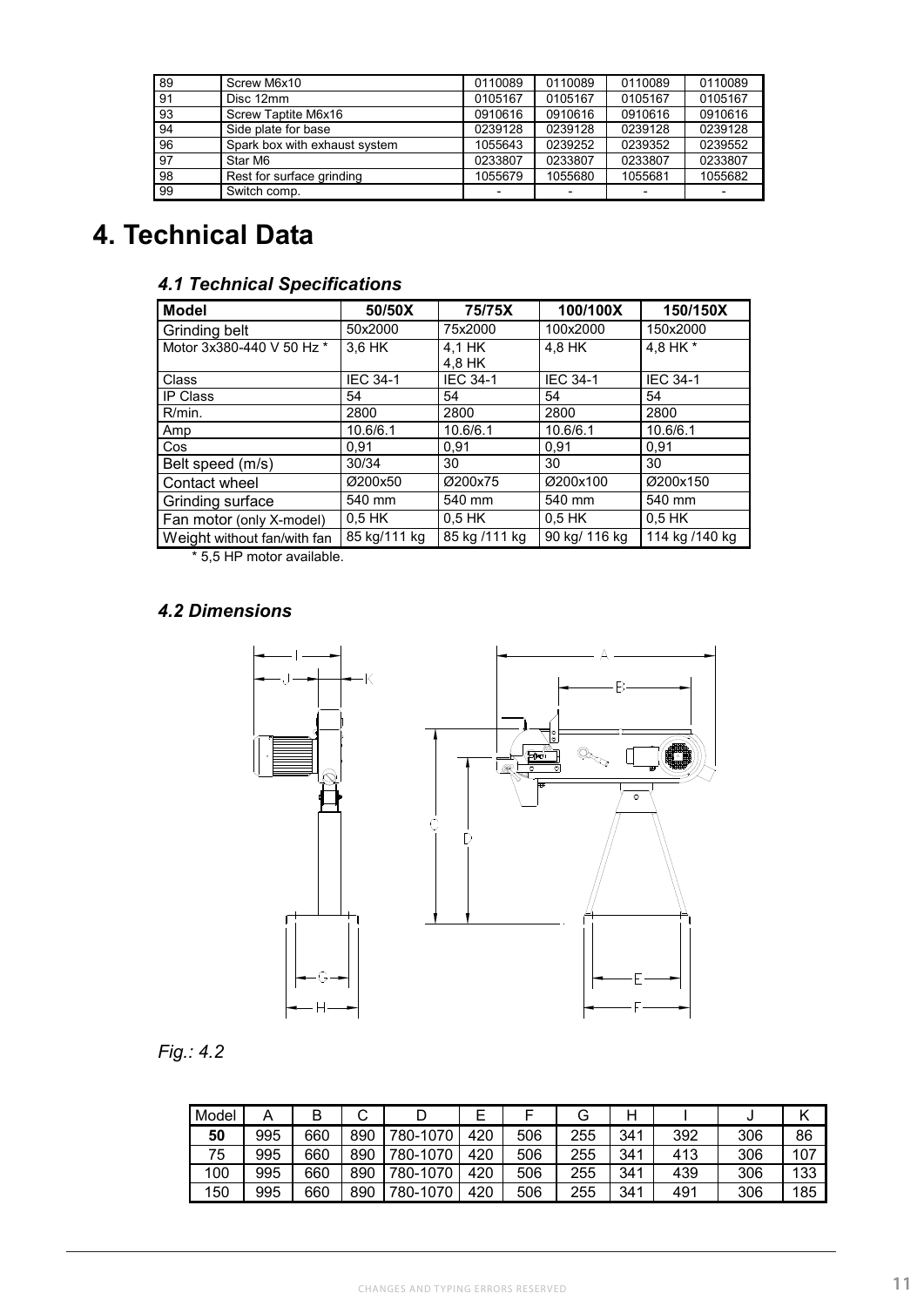GRIMAX belt grinding machines can be connected to 3 x 400/440 V, 50/60 cycles and to 3 x 230 V 50/60 cycles. There is three kinds of circuit diagrams:

- 1. One velocity grinder without brakes see 4.3.1 and 4.3.2
- 2. One velocity grinder with brakes see 4.3.3 and 4.3.4
- 3. Two velocity grinder with no brakes see 4.3.5 and 4.3.6



**Fig. 4.3.1.: Diagram of belt grinder with no exhaustmotor.**



**Fig. 4.3.2.: Diagram of belt grinder with exhaustmotor.**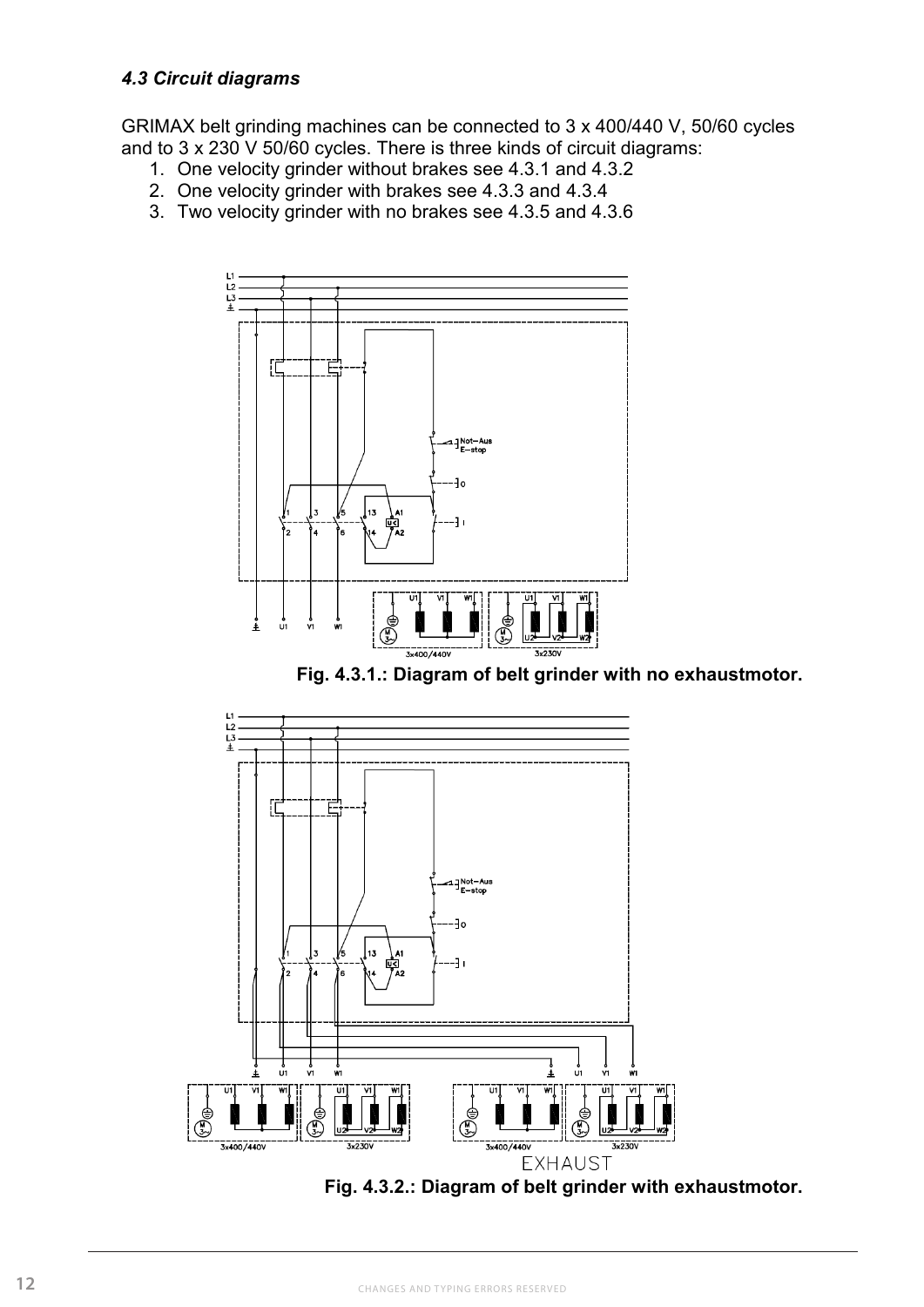

**Fig.: 4.3.3 Diagram of belt grinder with brake and no exhaustmotor.**



**Fig.: 4.3.4 Diagram of belt grinder with brake and exhaustmotor.**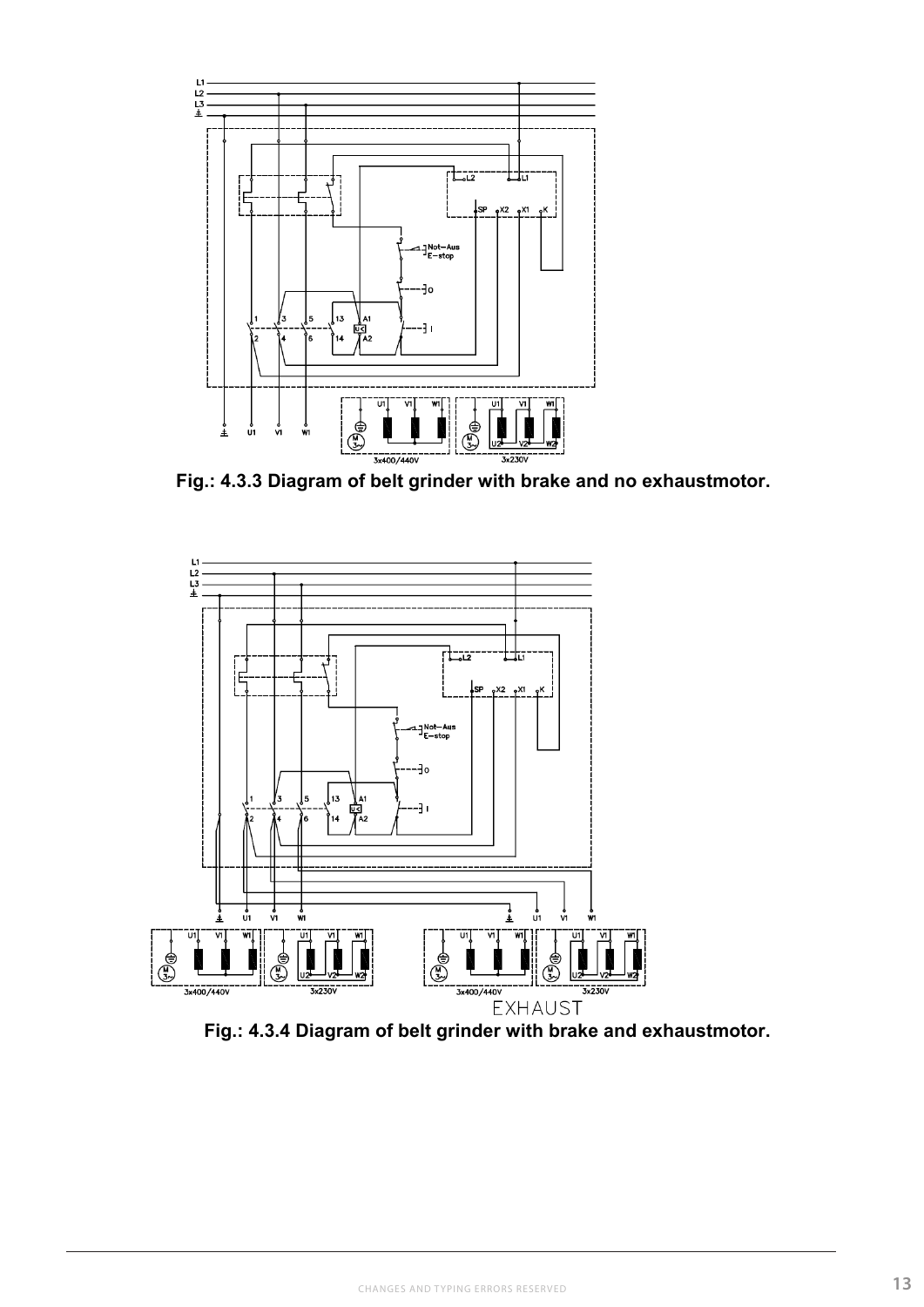

**Fig.: 4.3.5 Diagram of belt grinder with two velocities and no exhaustmotor.**



**Fig.: 4.3.6 Diagram of belt grinder with two velocities and exhaustmotor.**

16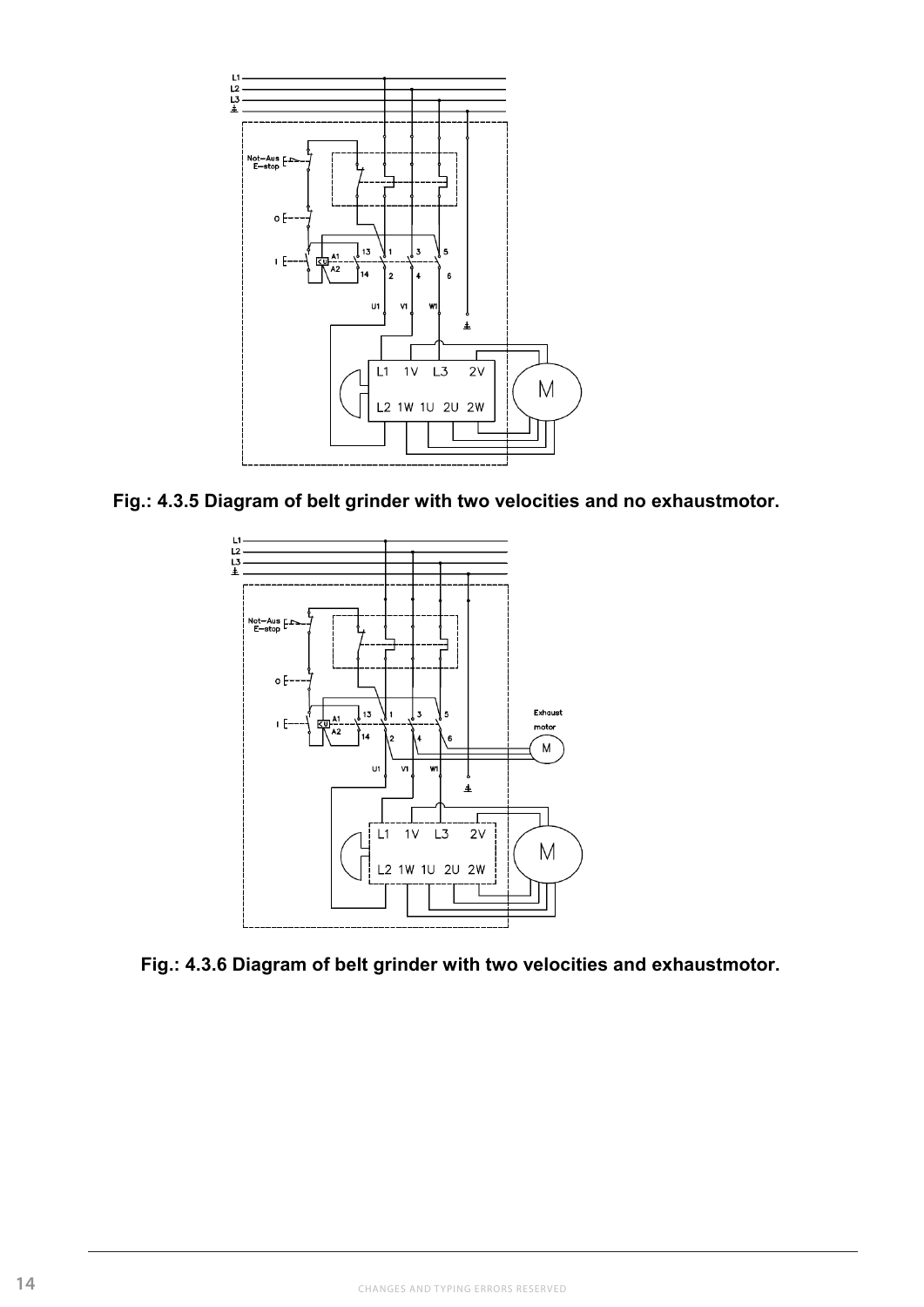#### *4.4 Pressurediagram*

The fan is especially developed for belt grinders. It can set up a pressure up to 1300 Pa and a air flow from  $\overline{0}$  to 650 m<sup>3</sup>/hour. It is constructed of 1,5 mm steel plate and is spot welded. It has a 3-phase motor 3x230/400 V and 1x230V 50/60 Hz, 2800 r.p.m. . The fan is enclosed in Class IP 54.

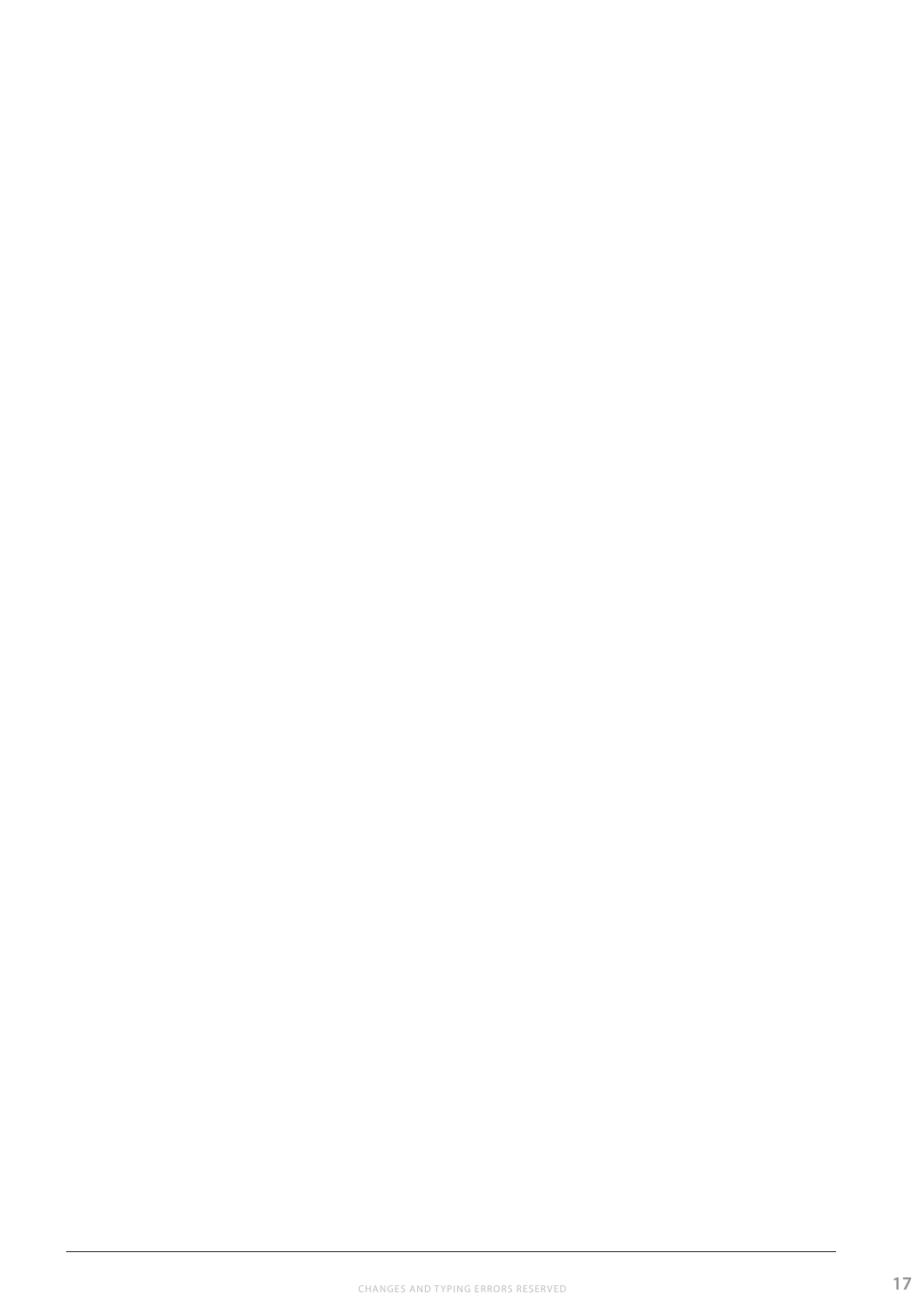Our products are frequently updated and improved. Minor changes may not yet be incorporated in this manual. Always state the year of build, type and serial number of the machine in correspondence.

Manufacturer and importer assume no responsibility for defects which result from not reading the manual carefully or wrong use of the machine. No rights can be derived from this manual.

All rights reserved. No part of this booklet may be reproduced in any form, by print, photoprint, microfilm or any other means without written permission from the publisher.

© Huberts bv, Kennedylaan 14, Veghel, the Netherlands. Internet: www.huvema.nl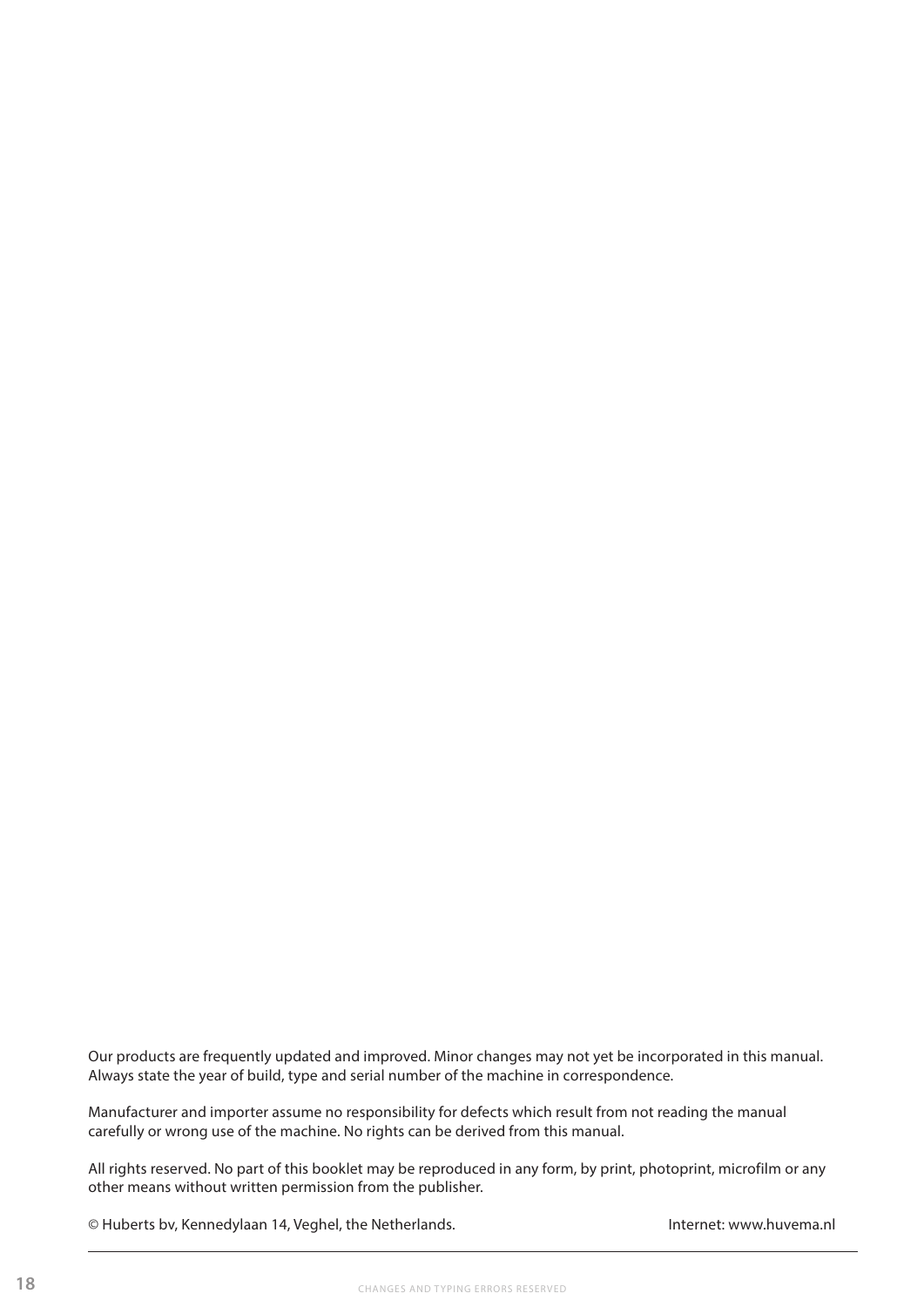## **CE DECLARATION OF CONFORMITY**

*(in accordance with supplement II A of the Machinery Directive)*

Industrie & Handelsonderneming Huberts bv, Kennedylaan 14, 5466 AA Veghel, the Netherlands, in the capacity of importer, is to be held responsible for declaring that the Huvema machines:

#### **Grimax 50,75,100,150 S-Brake**

which this declaration relates to, are conform the following norms:

NEN-EN-ISO 12100:2010, NEN-EN-IEC 60204-1:2006

and meet the basic requirements of the:

- Machinery Directive 2006/42/EC
- Low Voltage Directive 2006/95/EC
- Electromagnetic Compatibility Directive 2004/108/EC

Veghel, the Netherlands, December 2013

L. Verberkt Managing director